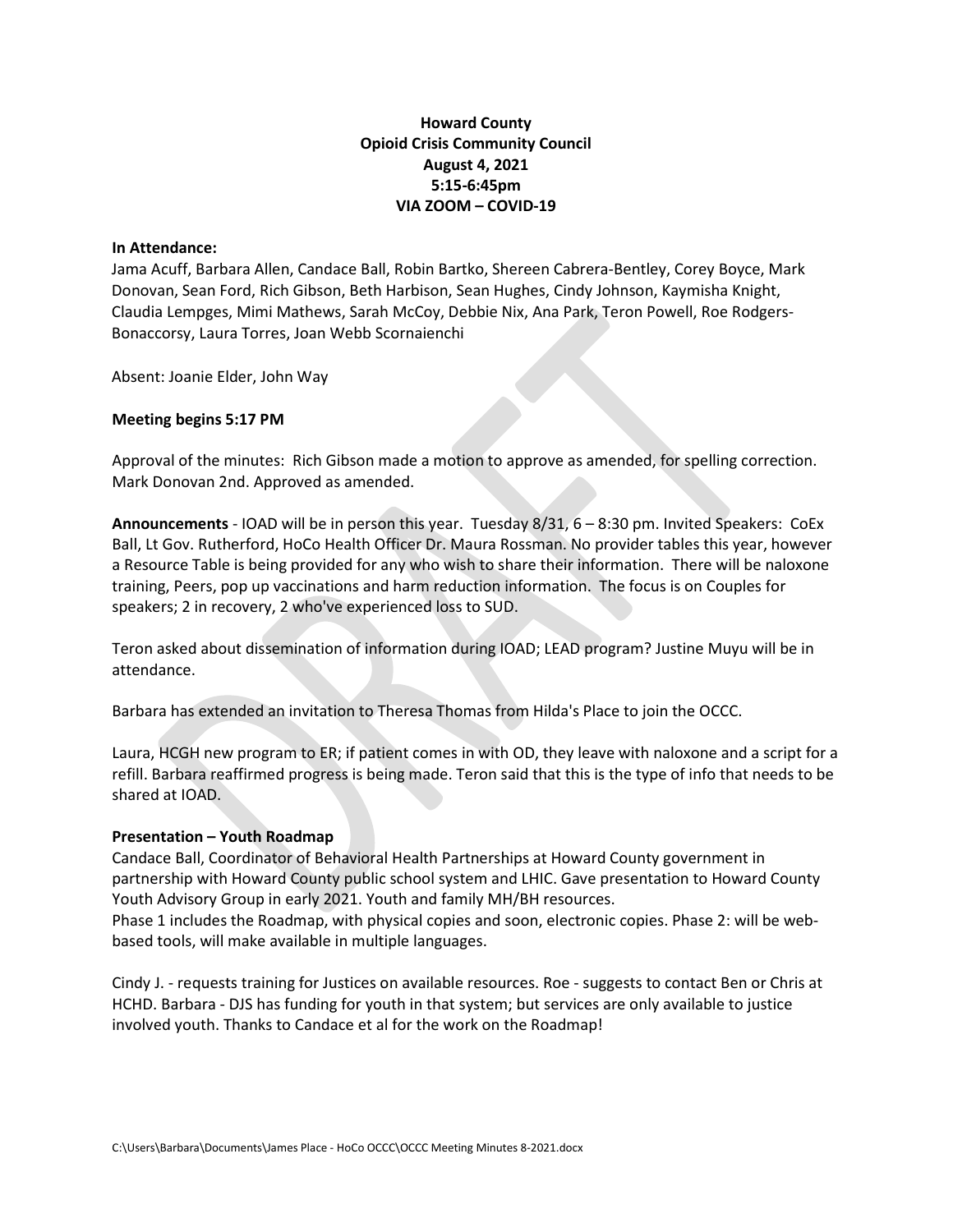Debbie N. reported National Night Out at Harper's Choice had over 200 participants. HCHD and Harm Reduction tables seemed busy. Kaymisha said 25 folks were trained on Naloxone and Peers reported 20 harm reduction kits were handed out.

James Lemon talked about the MH Community Advisory Council. This large council has representatives from the schools, community organizations, HCHD, HCGH and more. The focus is on behavioral health programs for school age children. They meet monthly during the school year. Many on the OCCC are also involved with the MHCAC.

Roe updates:

- 2 new info campaigns being launched- Talk to Your Doctor and Medication Safety.
- Trauma informed care trainings are currently being planned.
- Covid 19 funding
- Crisis bed funding
- Hub and Spoke funding
- Projects to expand Buprenorphine and Suboxone Prescribers.
- Suicide prevention funding and CAM's care; evidence based Collaborative Assessment Management of Suicidality.

Rich G - September 1, LEAD program launches. Law Enforcement Assisted Diversion. Also robust review of ALL programs in SA office.

Barbara talked about the funding coming into the state. Block grants of \$70 million, \$12 million from the Opioid Restitution fund. Workforce development challenges. \$\$ are flowing.

Debbie N. commented that YES, what we are collectively doing is working AND there is more to do. Shame reduction, employment after incarceration, MAT and employment. Opportunities to do more still exist.

Claudia Lempages, 17 years in recovery. She has seen changes and acknowledges more to be done.

Sarah Mccoy - Certified Community Behavioral Health Clinic, (CCBHC) Outpatient Mental Health Clinic certifications for Grassroots. Grassroots is working towards building a team and systems to allow for billable services. Planning to be part of GBRICS, integrating phone numbers to include 988, 211 plus+1, and suicide prevention numbers.

Collaborative work between ROSC and OCCC. Looking to eliminate duplication of effort, redundancies. Integrate programs, effort where possible. Claudia would like us to refocus on ROSC; community based, recovery oriented. 7 topic areas: Anti-stigma, Recovery capital, Harm reduction, Trauma informed care, Tobacco and gambling, MH/BH supports for veterans, MH/BH supports for youth.

Roe commented that collaboration is being planned. Survey both groups to see what's needed, where integration can reduce duplication.

No Committee report-outs. Teron talked about need to get the word out about LEAD program - Law Enforcement Assisted Diversion. Rich G will be holding a LEAD press conference 9/1/2021. Needs the police department to buy-in to the program and refer offenders for this program to work.